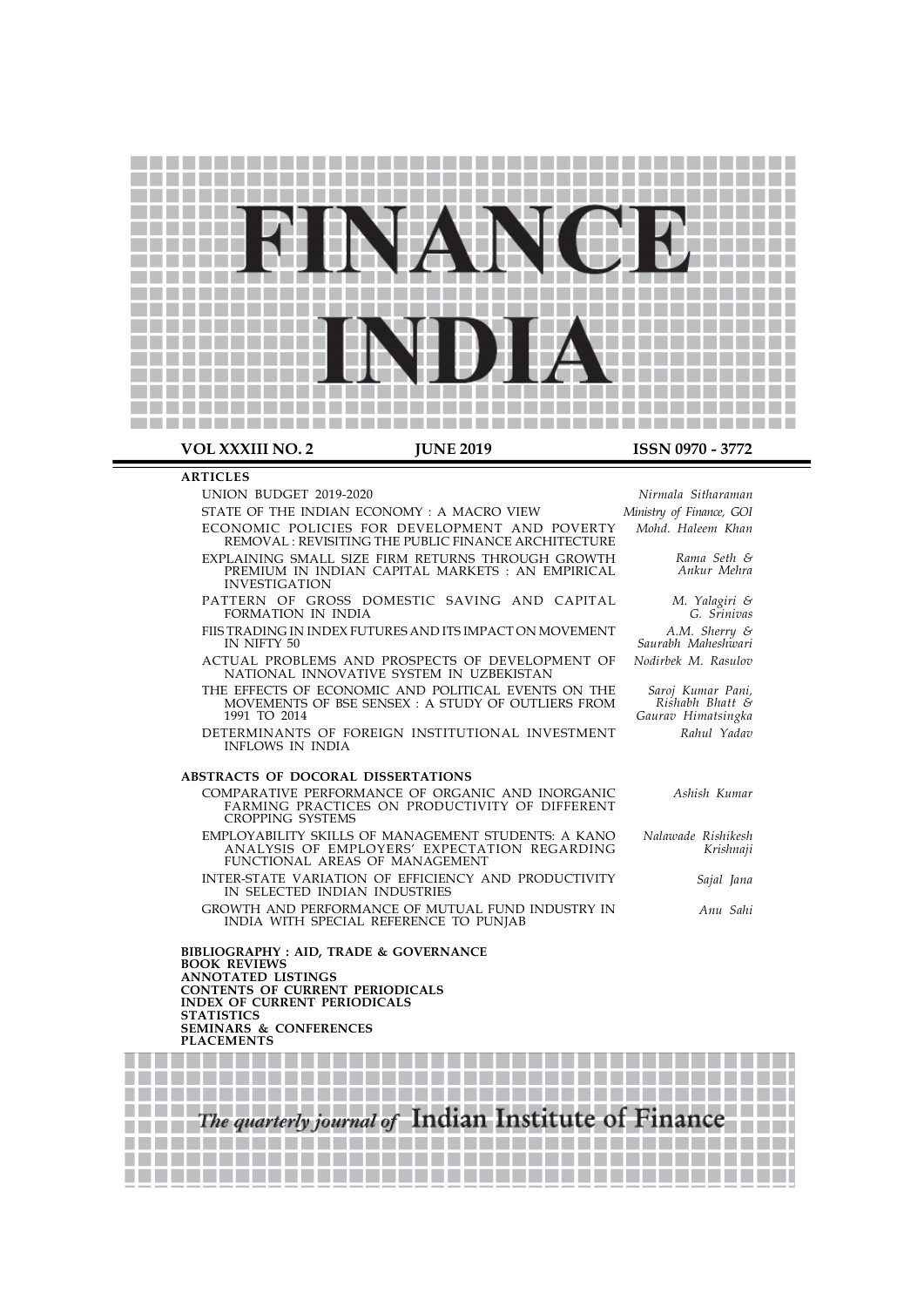Vol. XXXIII No. 2 FINANCE INDIA JUNE 2019 Pages 277-584